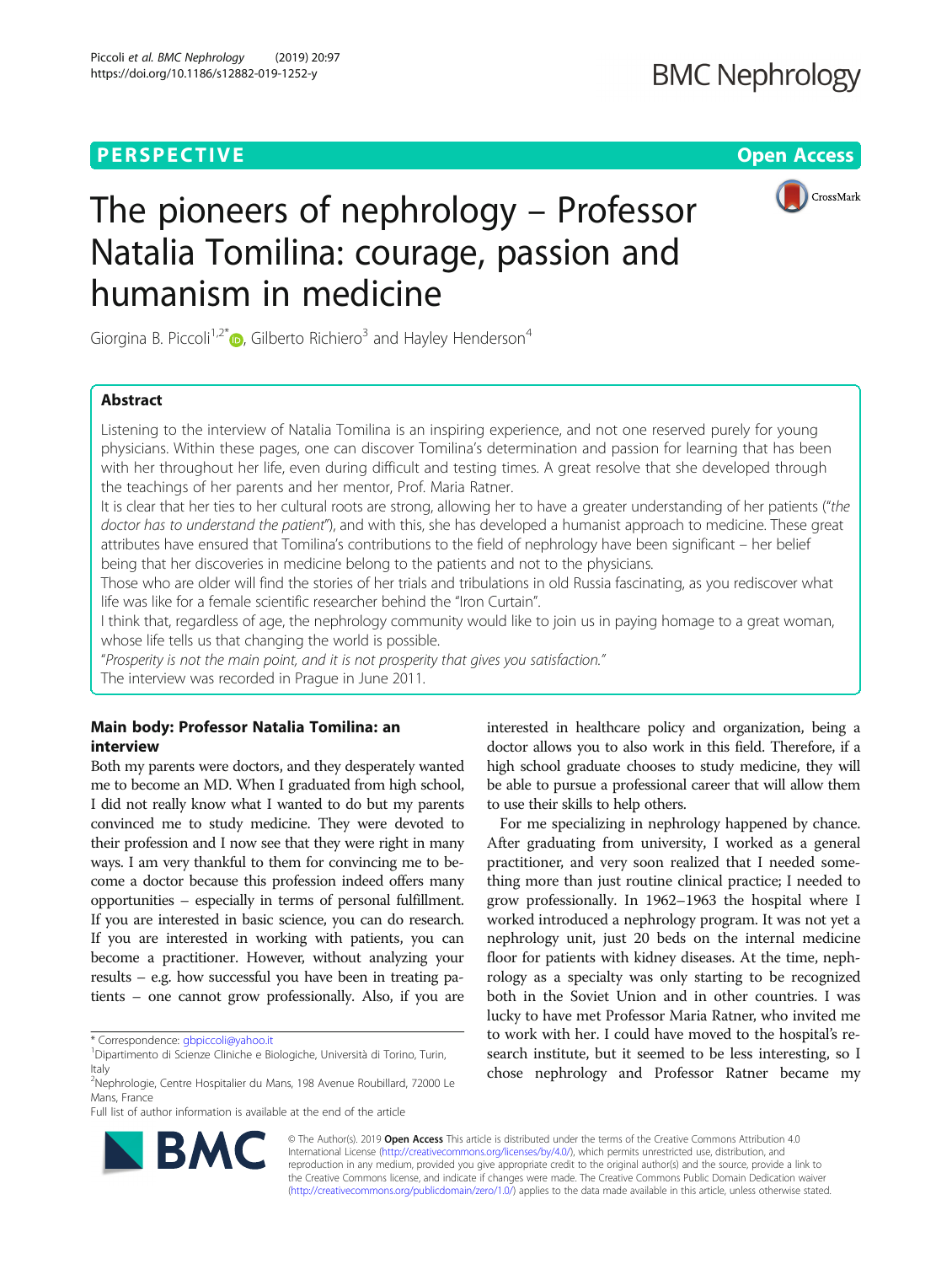mentor. I found it fascinating, and I have continued to be fascinated by nephrology all my life (Fig. 1).

I've worked in many fields of nephrology and it is difficult to decide which I like most. I did some experimental work – experimental models of glomerulonephritis, and a study of the mechanisms of nephrotic edema. After receiving my PhD, I returned to clinical practice and treated patients with glomerulonephritides, and also became interested in that. Next, by necessity, I moved to a dialysis unit and worked there for several years. I then worked in kidney transplantation for over 35 years and now my specific field of interest is post-transplant management and evaluation. About 20 years ago I founded the Moscow Nephrology Center, which was unique at the time. As the head of this center I have multiple responsibilities: our ICU for nephrology patients; the hemodialysis and peritoneal dialysis units; the transplantation unit (although we do not do surgery, we have a special unit for the recipients of renal transplants); treatment for patients with glomerulonephritis and so on. I am interested in all these fields. My special interest is transplantation, but the treatment of nephritis is no less important.

In the Soviet Union, nephrology started to be recognized as a specialized field in the early 1960s and by about 1965 the Society of Nephrology of the USSR was founded, soon after ISN [International Society of Nephrology]. It was Eugeny Tareev and Miron Woffsy, two widely-recognized professors of internal medicine, who were responsible for the development of nephrology as a specialty. Professor Tareev was the head of the Moscow University Clinic and established his own school of nephrology, while Professor Woffsy invited my teacher, Professor Ratner, to work with him and suggested she begin to specialize in renal diseases. At the time Professor Ratner had just finished her post-doctoral studies and moved from Leningrad (now Saint Petersburg) to Moscow where, as I mentioned before, the first 20-bed unit for nephrology patients had just opened. Later the Health Ministry somehow became interested in the problems of nephrology and



**Fig. 1** Natalia Tomilina in Prague, June 2011 tice and research.

decided there should be nephrology units in all the big cities in the USSR. Moscow's nephrology beds became a model, and the main regulations were based on our experience. Moreover, we were the first in the country to do renal biopsies: in 1964 we did the first one ever performed in the USSR. We were also the first to use steroids to treat glomerulonephritis. Our first patient who received steroids was a child; it happened that she was the daughter of one of our doctors. The girl had a severe nephrotic syndrome caused by minimal change disease and professor Ratner successfully treated her. This also happened in the early 1960s and was the first case of its kind in the USSR.

I would like to emphasize that during the Cold War period we had little contact with the rest of the world and therefore nobody in the West knew what was going on in Soviet nephrology. Even when something really important happened – some discoveries in the field of nephrology were made – our colleagues in Europe and the US had no chance to learn about it and acknowledge it. Professor Ratner, for example, was not able to publish her studies in international journals (she published only in Soviet medical journals), and nobody outside the USSR knew about her work. Moreover, some of her discoveries were independently re-discovered by other investigators. I mention this just to point out that we were developing rapidly, in the step with countries in the West.

Professor Ratner had me read all the international textbooks. One was a huge book by Jan Brod, which I literally had to learn by heart. There were also other books, which I, and others, were told to read. At the same time, however, nephrology was not taught in medical schools and people had to study the subject on their own, and we did. We had, and still have, access to the medical literature. We have public libraries where one can get everything. The literature was available and we used to visit the library near our hospital regularly. At the time it was called the Leninskaya Library and while it has now been renamed, it is still the largest public library in Moscow. In both Moscow and Saint Petersburg people had free access to the medical literature. People from other cities also used these libraries. All the main medical journals were available in the libraries and we had access to them as well. In addition, every year, or every other year, special nephrology summer courses were held. In contrast to current practice, these courses lasted for two weeks, and people were able to study selected topics of nephrology in depth. These summer programs were organized by Prof. Yuri Natochin, a physiologist, so we studied renal physiology and pathophysiology and also clinical issues and our nephrologists therefore obtained a thorough grounding in their field. When Perestroyka began we had a substantial number of trained nephrologists working in clinical prac-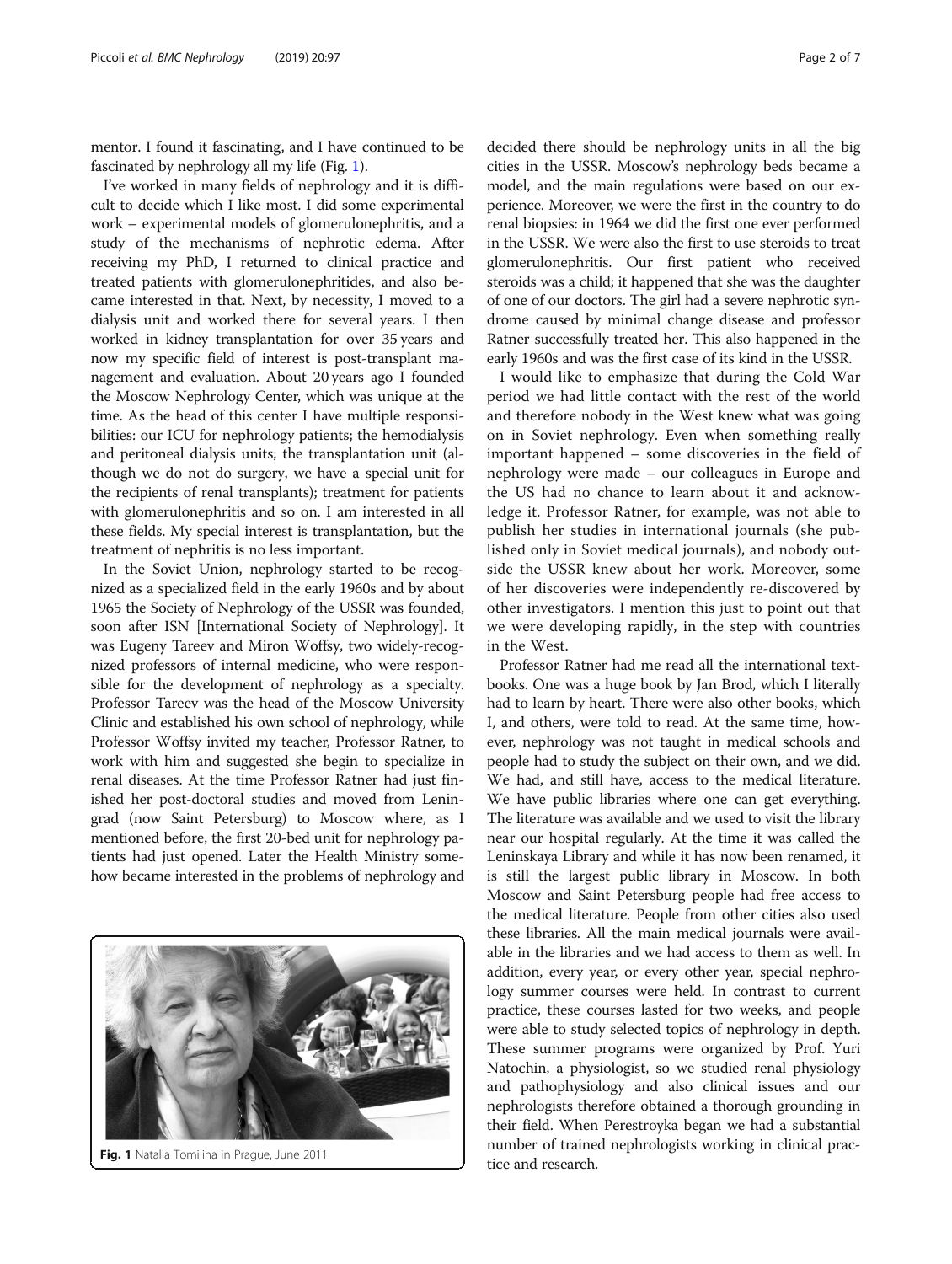Our big problem was that the health authorities, the Health Ministry, did not really understand the seriousness of renal diseases. The Ministry saw cardiovascular diseases as the national health care system's priority. For this reason, renal replacement therapy (both dialysis and transplantation) was underdeveloped. Even so, much important work was done: In 1957, Professor Nikolay Lopatkin first used hemodialysis for acute kindey failure treatment in Moscow and it was he and his co-workers, in cooperation with engineers that invented the artificial kidney used in the operation. In 1965, Professor Boris Petrovsky performed the first renal transplantation. However, until the 1990s, things moved very slowly. Classical nephrology developed rapidly, but dialysis and transplantation did not.

Perestroyka was a hard time for us. Particularly the financial reforms caused a shock. Many people were confused – the old system was collapsing, and a new one had not been established. This resulted in the appearance of a "lost generation". What happened was that "old" nephrologists retired, and many talented middleaged people emigrated. For example, some of my colleagues – renal physiologists, pathologists and clinicians, those who felt they would be able to start a new life abroad – left the country. Those who stayed, many of whom were elderly, could not work effectively because of the financial problems they had to deal with. Many young doctors went to work for pharmaceutical companies because they needed more money. This caused disruption.

During the Soviet period, the organization of professional schools and conferences was funded by the government. After Perestroyka, there was no longer any government financial support.

Not only did nephrologists feel lost; it seemed too many that there was no way out of the crisis. I'll give you an example: It was decided that a conference should be held to celebrate the 100th anniversary of the birth of Professor Gynetsynsky, one of our most influential physiologists, in Novosibirsk, the city where he had lived and worked. Unfortunately, I was the only Moscow doctor able to go to Novosibirsk, because the others could not afford plane tickets. The conference had obtained a grant of one million rubles from the Academy of Science. This sounds like a huge amount of money but it was exactly what a return ticket from Moscow to Novosibirsk cost at the time.

The Society of Nephrology was also adrift. It seemed it would no longer be possible to find money to conduct meetings or support any kind of activities. Then unexpectedly, one day in 1994 I got a telephone call from Professor Barry Brenner. I was quite surprised and could not understand how he had obtained my telephone number. It turned out that in 1989 a friend of mine, who worked at the University of Moscow and also at MIT, had offered to give me a subscription to one of the international journals and I'd chosen Kidney International. When my friend phoned to arrange the gift subscription, it was suggested that I should become a member of ISN, and he paid the membership fee. Thus, I had been a member of ISN since 1989, and my telephone number was in their files. When ISN decided to impact the development of nephrology in emerging countries, the only telephone number they had in Russia was mine. Professor Brenner asked me whether we had nephrologists in Russia and I told him we did. He asked if I would be able to give a talk on Russian nephrology to ISN's members and I said I definitely could. Then Professor Brenner proposed we organize ISN's first course in Russia.

ISN's presence in Russia helped us in a number of ways. For example, they taught us how to attract pharmaceutical companies as sponsors. Baxter was our first sponsor. The course was very successful, and the attendees and international speakers were satisfied. The speakers were quite surprised by the questions from the room; they did not expect such a level of knowledge. ISN decided to conduct courses like this one on a regular basis. We decided to found a new professional organization, called the Russian Dialysis Society, which continued working and collaborating with ISN despite all the problems and difficulties that arose. Now we have two organizations. The Society of Nephrology re-started its work after we showed how it could be done, while the Russian Dialysis Society works in cooperation with the Society of Nephrologists.

Professor Pierre Ronco asked me about our work in nephropathology. Until about 1990, we were active in this field, after which for about 15 years we stopped providing treatment as we lacked the necessary equipment, and even more importantly, Professor Viktor Serov, who worked with us for many years, retired, and the people who were expected to replace him failed to do so. We re-started nephropathology and with ISN's help we have made good progress and I believe we will continue to.

I have never wanted to leave Russia. I couldn't even imagine living in another country. Probably the main reason is that a doctor has to understand the patient – not only the signs and symptoms, but also life style, compliance and much more. I knew that in a foreign country I would never be able to really understand my patients. I know the habits and life style of the people in the country where I was born and raised; I can pick up if they will listen to me or not, follow my advice or not, etc. I know how to talk to them and which arguments to use. In a foreign country I could only formally prescribe medications and would never be satisfied with my job. For this reason I never wanted to leave; I have to work at home, where I know and understand almost everything about my patients. Many who left Russia were seeking better pay and a more prosperous life. Well, I think that a prosperous lifestyle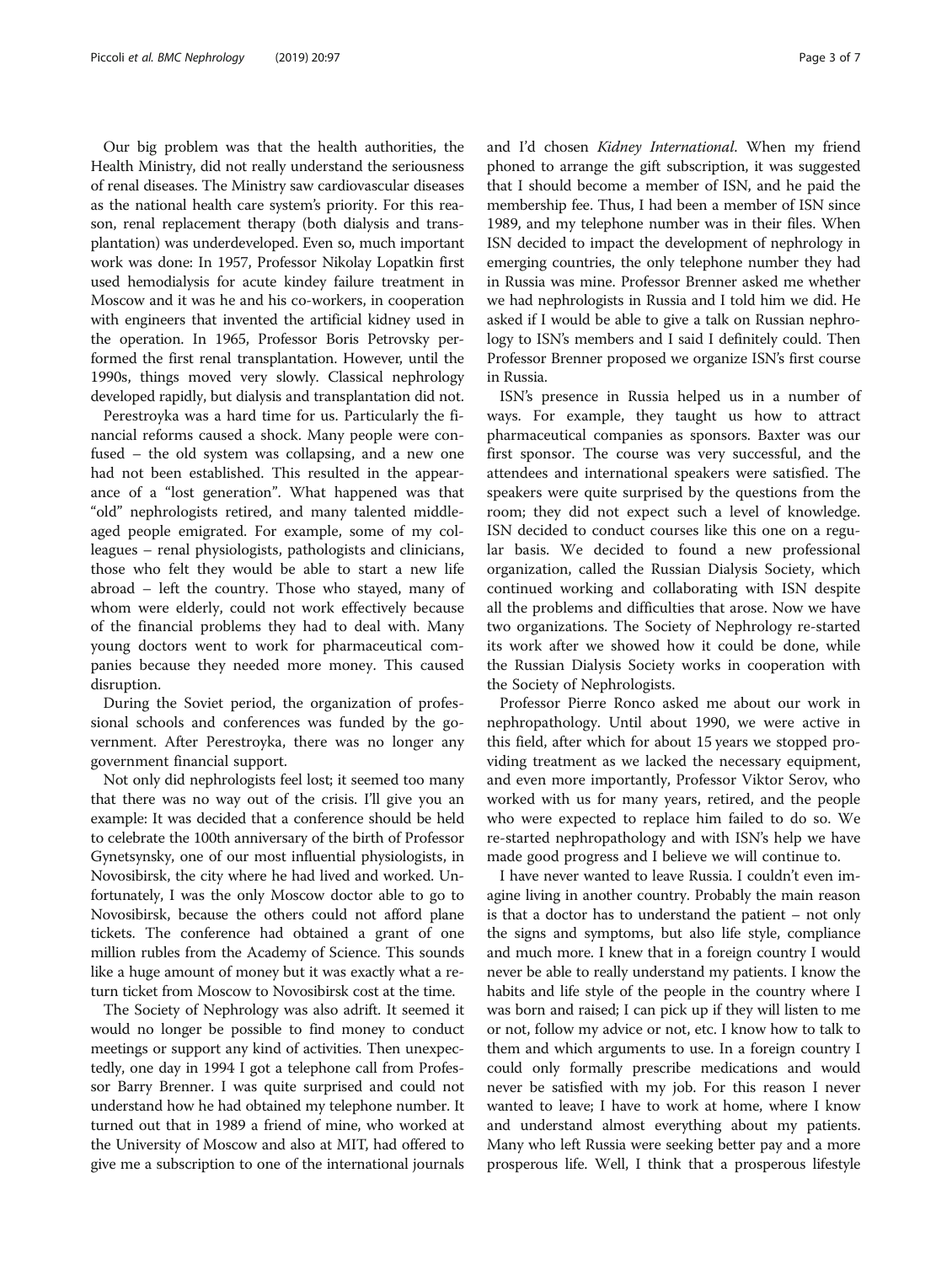sooner or later becomes boring. Prosperity is not the main point, and it is not prosperity that gives you satisfaction. I feel that each person should live where he or she has the most opportunity to obtain personal fulfillment.

Since 1993 I have been chief nephrologist at the Moscow Health Care Department. What does this mean? It means I was given the task to organize nephrology care in Moscow, which at the time was very poor. The population of Moscow is about 12 million inhabitants: like a small country. Many things had to be organized from scratch but we succeeded. In Moscow, compared to many regions, we have well-developed dialysis and transplantation programs, and the diagnostics of native kidney diseases improved. We managed to overcome many difficulties. Of course, we have a lot to do in the future, but at the moment we have a well-established health-care system for patients with kidney diseases. We are trying to expand our experience in other regions of Russia and although we still face many problems, we are moving ahead, and I feel satisfied.

My teacher, Professor Maria Ratner, was an outstanding person. She was devoted to medicine in general and to nephrology in particular. I believe that she made two significant discoveries in nephrology. First, she discovered renin secretion by the kidney, and although it was indeed a major discovery, it failed to receive international recognition because she published only in Soviet journals. The same discovery was subsequently made by another scientist, but priority does not matter. I trust that science is international, and I point out her discovery only to stress that Professor Ratner was a scientist by nature. Her second discovery was in the field of her life-long interest: she studied the role of the tubular-interstitial compartment in the progression of renal diseases. She was interested in interstitial damage in glomerulonephritis and studied the correlations between pathology findings and clinical data. Her results were ahead of the findings of other authors, for example those of Professor Adalbert Bohle in Germany, but again, priority does not matter. It may seem incredible that some nephrologists in the Soviet Union thought her interest in this question was ludicrous and failed to see the importance of her work.

At present, there are two schools of nephrology in Russia. As mentioned above, one was founded by Professor Tareev, while the other, to which I belong, was founded by Professor Ratner. Professor Ratner had a hard life under communism in the Soviet Union. She was not a member of the Communist Party and never joined any communist group or organizations. In addition she was a woman and she was Jewish. As a consequence, she never managed to be appointed to a top position. In fact she always worked in research groups headed by one academic or another, which had some official research topic. Thus, the work she did in nephrology was done in addition to her "real work". She used to arrive at 5 p.m.

(after the end of her working hours) to see the patients in the nephrology beds with us (and we had to wait for her every evening). She purchased prednisone at her own expense because before 1967–1968, when prednisone became available to in-patients, the hospital refused to buy it. The day she received her monthly salary she used to hand prescriptions and money to the senior nurse, and a substantial proportion of her salary was spent on the medicines we needed to treat out patients. She was very brave. When she decided to start doing renal biopsies, the hospital authorities threatened her: she was told that in case of complications criminal charges would be brought against her, but she continued all the same. She also received a warning when she was the first doctor in our country to use steroids. She played a very important role in my life, probably no less important that my Mother's. She mothered me as a professional; she taught me scientific methodology. She was really an outstanding person and every day I ask myself how she would behave if she were in my position today.

She founded the unit of pediatric nephrology at the Institute of Pediatrics, and only in 1969 did she start to work officially in my hospital as an employee of the Research Institute of Transplantology and Artificial Organs. As the Institute of Transplantology was funded by the hospital I worked for, I also worked there. Although Professor Ratner eventually became the head of the Nephrology Unit at the Institute of Transplantology, her main interest was the treatment of glomerulonephritis until the end of her life. She died in 2000 at the age of 80.

In the Soviet Union nothing could be done without official support. Everything had to be approved officially. I mean literally everything. It was very difficult to work without government support, and sometimes just as difficult to work in spite of its support. The situation has now changed a great deal; there are still have many rules and regulations, but it's a bit easier. In Soviet times you had to present a proposal and obtain approval from the Communist Party for everything. Can you imagine that the decision to recognize Professor Ratner as an Honored Scientist was approved first by the Communist Party's committee at the Institute, then confirmed by the district's Communist Party committee, then by the city's Communist Party committee, and finally by the Central Committee? Four academics recommended her, but the final decision was up to the Communist Party. Now, I do not need to obtain approval to conduct meetings or conferences. I feel much freer, of course, and this is important.

When we started teaching our first nephrology courses, the medical technology company named Gambro became interested and proposed we organize a French-Russian program of nephrology studies. As a result, the programs were held in alternate years: we would organize ISN courses one year and a French-Russian program of studies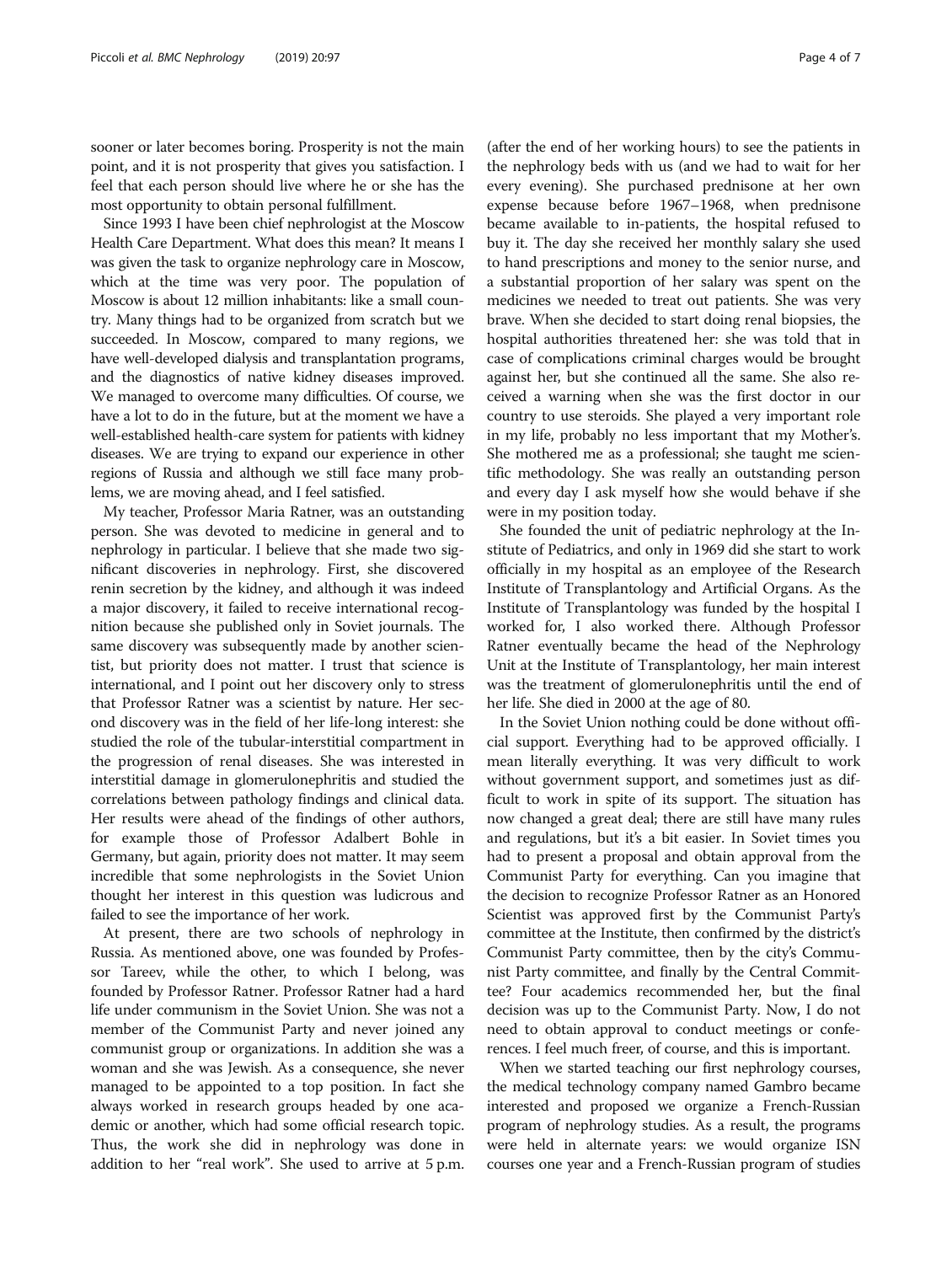the next. The moving spirit behind this program was Professor Jacques Chanard, with whom we worked closely with in deciding the scientific program. Gambro no longer supports this project but we have continued to invite Professor Chanard to speak, now as a member of ISN or EDTA. We have maintained a long-standing friendship and cooperation, not only with Professor Chanard, but also with Professor Phillipp Rheu and other French colleagues. In addition, when we re-established renal pathology, one of my co-workers trained at the Necker Hospital with Professor Pierre Noel, and they are still in contact.

It is not easy to talk about myself. I have many students. About forty of them now work at the City Nephrology Center. A few of them  $-$  four or five  $-$  are here, attending the EDTA Congress. They all became practitioners and some of them also do clinical research. I cannot complain. We are a very good team. My pupils and I are united by the same attitude towards our profession. We love our work, our profession; we are deeply interested in nephrology and our patients. All of my students work hard. They are very enthusiastic and there is no need to force or convince anybody. So there is a long-standing, close friendly relationship at the Center, which is about twenty years old.

I don't know what is ideal; I think that doctors of medicine are people whose interest in their patients dominates over their other interests. Doctors have to devote themselves entirely to their patients. My father taught me this, and this is how I continue to see medicine. Everything a doctor does, including research, must be done in the patient's interest, because in the end the results of our research influence treatment. The patient is the doctor's primary interest. I think that a doctor is first of all a human being, and not only a human being, but also a humanist. It is not enough for a doctor merely to prescribe medication; a doctor must have empathy, must have compassion and has to understand their patients' emotions. If one has such a personality, they can become a good doctor. If not, someone can study medicine and know the subject perfectly, but they should become a scientist or go into some other profession; they should not be a doctor.

My father was a pediatrician but when World War II began, he was sent to the front and became a military doctor. For people in the Soviet Union, World War II began in 1941 and was called the Great Patriotic War. My father remained at the front until 1945 and he was not discharged when the War ended. He was in the army for a total of ten years. He was a great man, and my mother also was a great person.

It is difficult for me to talk about patient-physician relationships. Since we work with patients with kidney diseases, especially patients who have undergone kidney transplantation, the relationship is a personal one, more complex than most patient-physician interactions. We deal with patients with chronic diseases; we follow them for many years and learn all about their lives, families etc. For example, young women after kidney transplantation may seek our advice about getting married, having children and so on… We advise these women to return to normal life and help them to do this. We keep in mind that before, during and after surgery they risked dying. Dialysis creates a great deal of psychological stress and some patients lose their jobs, friends and even families. Often they are young people who are not yet married. Due to their condition, due to the fact that they faced death, their thinking differs from the thinking of healthy people. As a result, their social network changes; they need to find work and we often help them to adapt socially. Many of our patients work in our center as technicians, for example.

While medical practice in western countries generally includes providing psychological and social follow-up, this is not routine in Russia. We have very few psychologists and social workers working with us, so in fact we provide psychological and social support ourselves. To some extent the doctor has to provide psychological assistance and help patients to solve social issues. Often we even have to help our patients to find the money to pay for medication. I do not think it is a weakness; on the contrary, I think it is fully functional aid. Just imagine – you are visiting a doctor as a patient and the doctor says in a cool voice: you have cancer; you should write your will; goodbye, have a nice day. I don't like this style, which perhaps corresponds to another lifestyle. Of course, this is my personal point of view and of course other people have different ones. Especially now that we have a wide network of private medical facilities many doctors have become more aloof from their patients. This depends on your personality, and again my view is that as a doctor, you should first of all care about your patients. If you are able to console your patients, you will work much more actively and effectively and your patients will trust you. If you are confident about your knowledge and your patients see that you really want to help them, they are more likely to follow your prescriptions and advice. As a result, treatment will be more effective. If instead you just tell a patient that he or she should not eat this or that, without any attempt to personalize your advice, the patient will probably go and see another doctor. And if you explain why what you are recommending is important, perhaps give a patient some information about blood pressure or how the kidneys work, they will understand and trust you and follow your advice.

I will tell about you one episode from my practice. I had a patient, a young woman with lupus. She needed steroids bur refused to take them. I had to struggle with her every day to try to get her to take her pills. She took her steroids very irregularly and as a result her condition worsened, and her psychological status worsened as well, so she did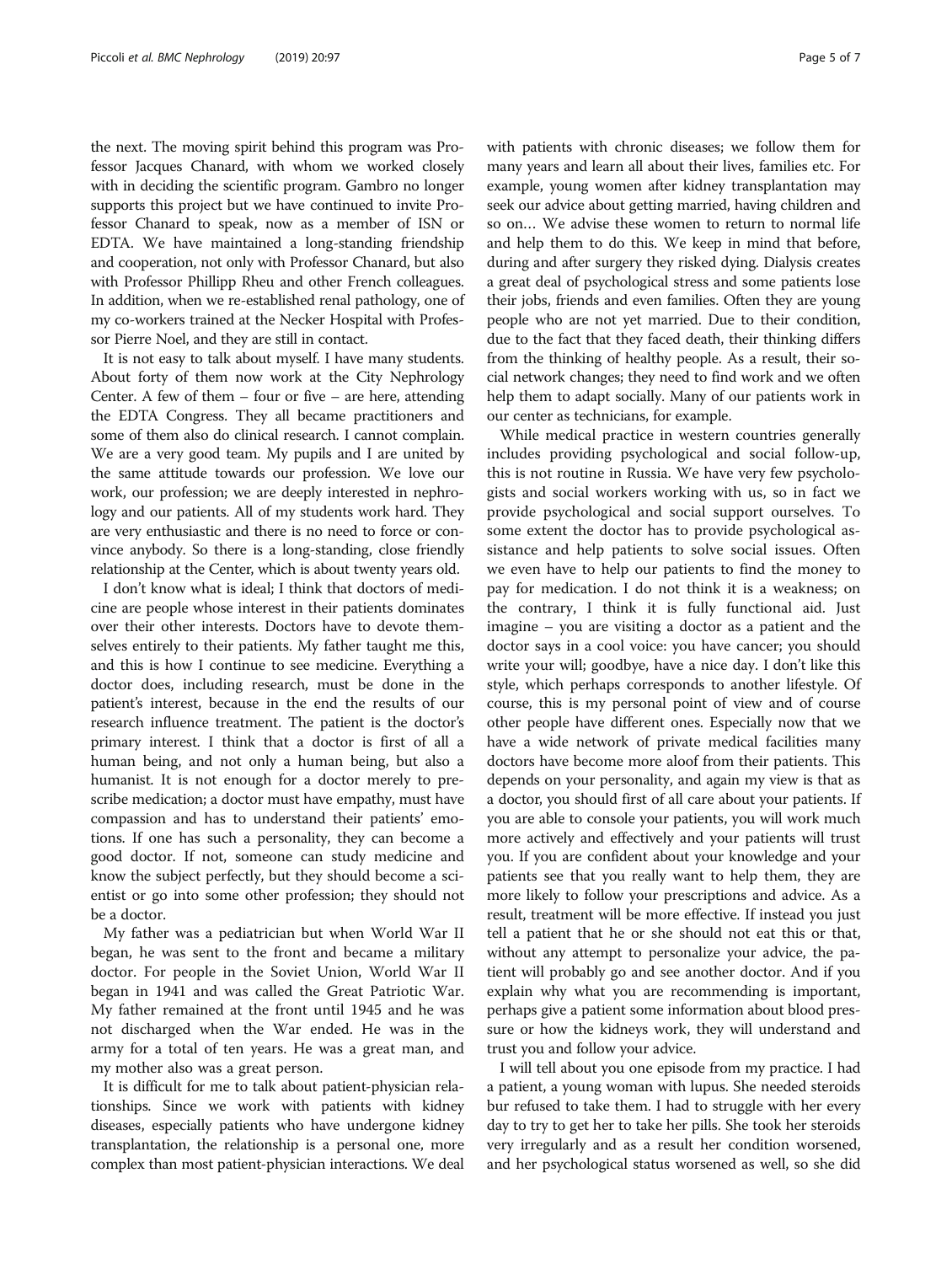not eat and did not even drink water. We thought she was in a coma and started her on IV steroid treatment, but she did not improve. One day, her mother came and said we should stop treatment because it was dangerous and could give rise to complications. She also said that her second daughter, who was taking care of her sister, was in danger due to the heavy physical and psychological burden care involved. She said we should let our patient die to avoid harming her sister. I said "No!" and she answered that if there were complications she would take me to court. I told her she could do whatever she wanted to. After this, our patient improved dramatically and one of the first things she did was to refuse to let her mother visit her. I think that when we thought she was in a coma, she was actually severely depressed. Her mother and I spoke in the corridor but I think she heard the conversation. Things happen. Later the mother and daughter made peace and even invited me to visit them at home.

The most disastrous situations were due to lack of dialysis. I can share with you a situation when I made a mistake. We had a patient, a journalist, with the ESRD who needed dialysis. There seemed to be no emergency, no difference whether she started dialysis immediately or two weeks later. Another patient, who urgently needed to start dialysis, was admitted and my mistake was that I talked to the first patient, who seemed to be a reasonable, intelligent person, explaining to her that we had just one place for dialysis, and would start dialysis for another person whose condition was much worse than hers, and she would be taken next. She became furious and accused me of trying to kill her. After this case I realized that neither educational level nor professional skills are important when one's life is involved. People (of course there are exceptions) don't care about others' lives when their own life is in danger. Coronary patients, for example, generally are not very upset when a fellow patient in the ward dies.

The lack of dialysis is still our principal problem. This is because for many years, as I said, renal replacement therapy was ignored by the medical authorities. In the last 15 years there has been rapid progress, but because we lack adequate financing, the problem has not yet been solved. For example Moscow and Saint Petersburg have good dialysis coverage compared to other regions, but we still need twice the number of places we currently have. There is a program of developing dialysis treatment, and I hope that within 5 years or so the problem will no longer exist.

I had a chance to meet some of the world's leading nephrologists in Denver last year when Robert Schrier organized a special meeting of ISN leaders in frame of ASN, to celebrate 50th anniversary of ISN funding. The ISN leaders told the story of how ISN had become interested in the development of nephrology around the world. One of them recalled his visit to Africa many years ago: he and his colleagues were so shocked that they decided to impact the development of nephrology everywhere. I wondered why these very wealthy people (Professor Schrier's house looked like a museum) cared about Africa, but they do care and they want to help. There are many people who are ready to give their time and knowledge to improve our world.

Who can Russia teach and what can we teach them? I don't know. In the field of nephrology, it is the question to ask. Different countries, different people, different experience. In my view communication is important: if you can pick up something, you will. It's important to share experience, not only professional but also life experience – our attitudes, our perceptions. It is very difficult to characterize a country in a few words… Russian history is complicated, and the twentieth century was really tragic. My parents, for example, lived through three wars. Three wars! Both died at the age of 63. Many different things can be taught. During the Great Patriotic War people helped each other and almost everybody lived in friendship. Nowadays instead, people are angry because of the huge disparities in wealth that exist. I think that communication is vitally important. When the representatives of different nations communicate they enrich each other by transmitting feelings, knowledge, spiritual experience etc.

Since the end of the nineteenth century, Russian medicine has been characterized by humanism. All the best known Russian doctors were humanists and the schools they established were humanistic. The times we live in are different. The political regime is also quite different and our system is now bureaucratic and oligarchic. As a result there is a huge economic gap with enormous differences in living standards. Now some doctors' principal concern is to make as much money as they can. Interestingly, most of these doctors work in private institutions, while the majority, who are still first of all humanists, work in government institutions.

And now we come to a difficult question. During my lifetime, my views and attitudes have changed. Of course I love my family but I don't want to talk about them. You know, in the Soviet Union women had to work. I think that a woman should live a full-fledged life, everything should be in a harmony, and a woman should be just a woman at least some of the time. Nevertheless she should have her own position in the life. I love truth and fairness and I detest lies. Well, not to be sentimental – my life is full of music. My husband and I love music, and about once a month we have concerts at home with friends of ours who are recognized musicians playing classical music. Giuseppe Remuzzi attended one of these concerts. Many years ago I enjoyed travelling and mountain climbing, well, many things…. I still like to travel. My husband and I are in love with Italy, Florence in particular. I even have a very special feeling if something reminds me of Florence. Once, we were in Paris and our hotel was next